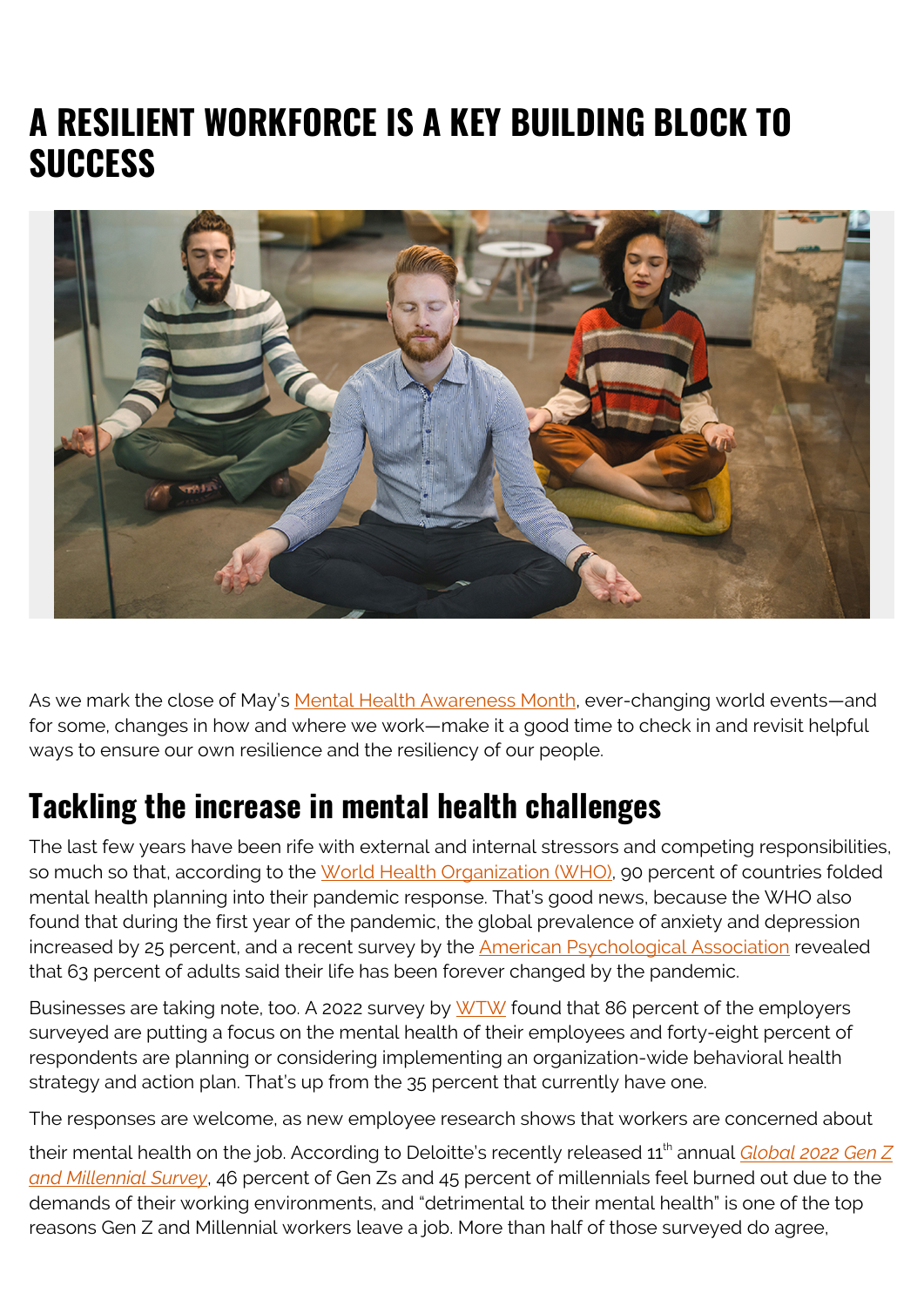though, that their employers are increasing their focus on workplace well-being and mental health.

ADP's *[People at Work 2022](https://www.adpri.org/assets/people-at-work-2022-a-global-workforce-view/)* study of workers across 17 countries found mental health to be a leading concern among its respondents, as 53 percent believe their work is suffering because of poor mental health. The better news is that 70 percent of respondents feel supported by their managers on mental health issues and75 percent feel they're supported by their colleagues.

## **Establishing psychological safety**

With so much going on in the world, and more research to back up the mental health ramifications for workers, more companies have recognized that supporting mental health is key to providing a holistic employer experience, as is creating safe spaces for employees to both ask for help and receive it without penalty.

Remote and hybrid work has been a safe space for many workers, and as the Great Resignation, or Reshuffle, continues, more workers have felt empowered to demand the continuation of the flexibility they gained during the pandemic. The aforementioned Deloitte Gen Z and Millennial study found that 49 percent of Gen Zs and 45 percent of Millennials already work remotely at least some of the time, and three-quarters prefer being hybrid or fully remote going forward. The ADP study found that 64 percent of global workers have already, or would consider, looking for another job if they had to return to the office full-time.

As with before the pandemic, it's not just a matter of personal preference; it's also a matter of psychological safety and avoiding in-person microaggressions that impact morale, productivity, and quality of life. An **[Axios-Harris Poll](https://theharrispoll.com/briefs/covid-19-tracker-wave-104/)** earlier this spring found that women and minority workers preferred—and felt more optimistic about their jobs—working outside an office setting. Fifty-two percent of women enjoy working remotely and would like to do so in the long term versus 41 percent of men. Fifty-two percent of Black workers and 50 percent of women found working from home was better for career advancement, and 63 percent of Black workers and 58 percent of women cite more ambition when working remote.

Another concern of leaving the safety of a remote situation is a fear of reprisals for showing—or an inability to show—one's true self without negative consequences to self-image, status, or career. And if a whole team shares the same concerns about themselves, that can inhibit innovation by affecting the team's ability to take risks.

How can employers help? For starters, maintaining pandemic-era flexibility and having open dialogues about the best path forward makes employees part of the conversation. Here at BMC, our People and Spaces team kept employees in the loop on return-to-office plans, and conducted polls about employee comfort level with doing so.

Whether virtual or onsite, employees must also be empowered to bring their authentic selves to work. Learn how to build inclusive workspaces and be a more inclusive manager and colleague so that you're not part of the problem. We have some of our findings on that topic [here.](https://www.bmc.com/blogs/tags/dei) There are also many [resources](https://anti-asianviolenceresources.carrd.co/) [available](https://www.afsc.org/bystanderintervention) to learn more about becoming an ally and safely taking a stand against discrimination in all its forms.

## **Building resiliency into your culture**

We talk a lot about resiliency in business, but if our people aren't resilient, too, then the company's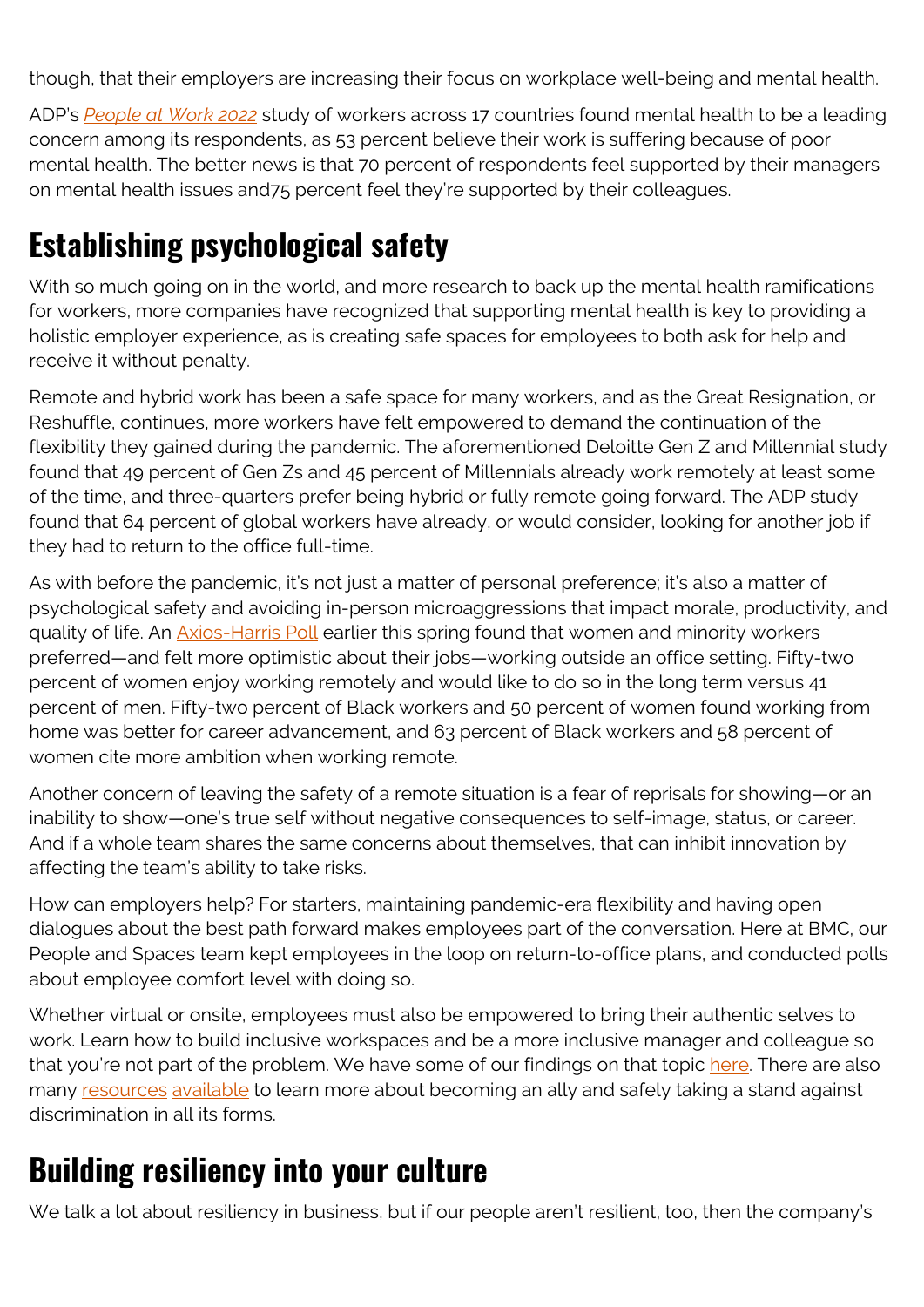ability to survive and thrive is sort of irrelevant. So, what do we mean by resiliency? It's the ability to navigate and surmount stressful situations and return to a calm emotional state. Resiliency is an adjunct to the psychological safety section above.

The biggest sign that resilience is missing is burnout. A 2022 Deloitte survey, *[Women @ Work: A](https://www2.deloitte.com/global/en/pages/about-deloitte/articles/women-at-work-global-outlook.html) [Global Outlook](https://www2.deloitte.com/global/en/pages/about-deloitte/articles/women-at-work-global-outlook.html)*, revealed that 53 percent of women say their stress levels are higher than they were a year ago, and 46 percent feel burned out, while 33 percent have taken time off for mental health challenges.

What can employers do to help? According to the Spring Health study called, aptly enough, *[Burnout](https://www.prnewswire.com/news-releases/study-finds-76-of-us-employees-are-currently-experiencing-worker-burnout-301191279.html) [Nation](https://www.prnewswire.com/news-releases/study-finds-76-of-us-employees-are-currently-experiencing-worker-burnout-301191279.html)*, improving benefits is a great first step. Twenty-four percent of employees said they want better mental health policies, 23 percent said access to free therapy, and 20 percent said better mental benefits. And 21 percent said even a mental health and wellness app would be beneficial.

Thirty-seven percent of workers surveyed by [JobSage](https://www.jobsage.com/blog/survey-do-companies-support-mental-health/) earlier this spring would like to see their employers offer workplace discussions on mental health, and 35 percent want training on subjects like stress management.

The good news is there are a ton of resources available to help workers step away from the keyboard, destress, and decompress, and for employers to bolster their mental health offerings, such as:

- [The Center for Workplace Health](http://workplacementalhealth.org/Mental-Health-Topics/Resilience) recommends a variety of employer interventions to foster resilience, starting from the top down.
- There are [apps](https://www.mequilibrium.com/) for that.
- The **American Heart Association**, which recently awarded BMC Silver Level recognition for our "implementation of quality workplace health programs and culture of health best practices," has established [seven pillars of workplace health](https://playbook.heart.org/).
- The Centers for Disease Control has a [Workplace Health Resource Center](https://www.cdc.gov/workplacehealthpromotion/initiatives/resource-center/index.html).
- The World Health Organization put together *[Doing What Matters in Times of Stress](https://www.who.int/publications/i/item/9789240003927),* a familyfriendly, illustrated, multi-lingual printed and audio guide on healthy ways to combat stress.
- A recent *[Harvard Business Review](https://hbr.org/2022/05/how-to-be-a-mental-health-ally)* piece has helpful tips on being a mental health ally, including role-playing conversations.
- If your company, like BMC, offers *[LinkedIn Learning](https://www.linkedin.com/learning/search?keywords=mental%20health&u=2094508)* coursework, there are several courses and webinars available that focus on mental health and wellness.

## **Asking for help**

Sometimes the hardest thing to do is ask for help, but If you're in a situation where self-directed tools aren't enough, check in with your employee benefits provider to see what resources are available. And if you're an employer, evaluate what you're offering to your people. Make sure you're doing as much for your people as you think you are, and build an empathetic culture that extends across your management. Employees who are made aware of and encouraged by their managers to use available resources are more likely to take advantage of them, and feel empowered to ask for flexibility and consideration when they need it.

The JobSage study found that 75 percent of workers have taken a mental health day—and 90 percent of them were able to fully relax—but 66 percent also felt guilty about doing it. According to the Deloitte Gen Z and Millennial study, 33 percent of Gen Zs and 35 percent of Millennials say they would not be comfortable speaking openly with their direct manager about stress, anxiety, or other